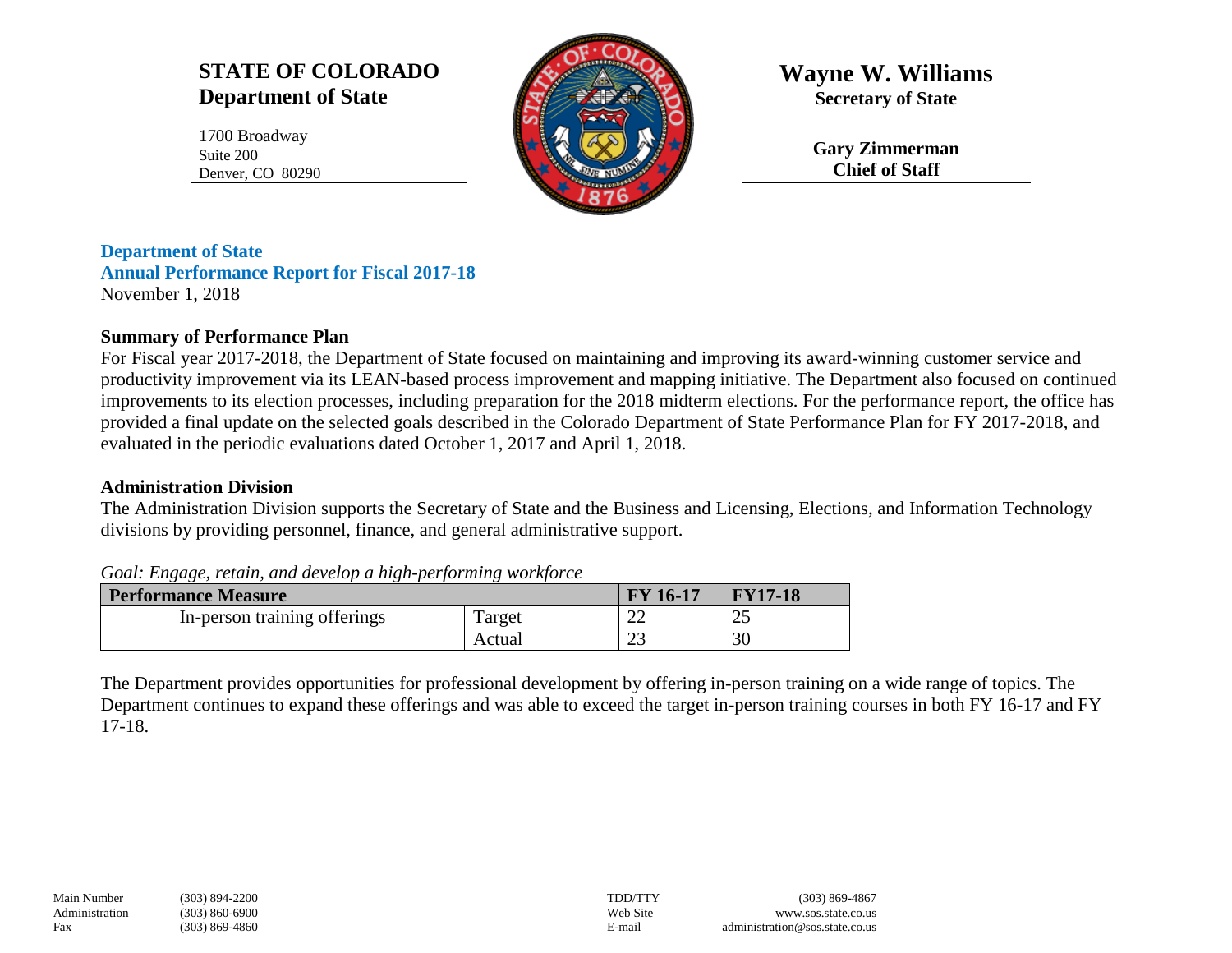#### *Goal: Align learning opportunities with business objectives*

| <b>Performance Measure</b>                  |        | <b>FY 16-17</b> | <b>FY17-18</b> |
|---------------------------------------------|--------|-----------------|----------------|
| eLearning courses that support SOS programs | Target | n <del></del>   | 40             |
|                                             | Actual |                 | 42             |

In FY 17-18, we expanded the eLearning training library and continued to focus on the needs of our customers. As a result, we developed new courses that support SOS programs, maintained and updated previous courses, and identified courses that will be built in the future. Overall, the Department exceeded original projections and continues to focus on eLearning development in the future.

#### **Business and Licensing Division**

The Business and Licensing Division provides document filing, records management, information retrieval, and educational services. It registers business names and organizations, trade names and trademarks, and files secured transactions records and notary applications, making them, as well as other document filings, accessible to the public. The division also licenses entities involved in charitable bingo and raffle, registers charitable organizations, and publishes the Code of Colorado Regulations. The division's Business Intelligence Center harnesses the state's public data and knowledge resources and, in concert with Colorado's technology community, delivers value added software tools for business decision-making.

*Goal: Enhance Division performance through employee development and process improvement.*

| <b>Performance Measure</b>                 |        | <b>FY</b> 16-17 | $\blacktriangleright$ FY17-18 |
|--------------------------------------------|--------|-----------------|-------------------------------|
| Percentage of critical Division tasks with | Target | 75%             | 85%                           |
| backup resources trained                   | Actual | 83%             | 95%                           |

In FY 14-15 we identified key division tasks, the documentation associated with each, the number of staff trained to perform the key tasks, and how many tasks existed with no back-up person trained. We then prioritized our cross-training efforts and engaged personnel in targeted training opportunities. In FY 14-15 and FY 15-16 we exceeded our targeted redundancy goals by achieving 43% and 77% respectively. In FY 17-18 legislation expanded Division responsibilities and the Division re-evaluated key Division tasks. This resulted in an increase in the total number of key tasks. Despite the increased workload, as of the end of FY 17-18 the Division has exceeded the overall fiscal year goal by ten percentage points.

*Goal: Increase customer satisfaction through improved system usability and efficiency.*

| <b>Performance Measure</b>                 |        | <b>FY 16-17</b> | <b>FY17-18</b> |
|--------------------------------------------|--------|-----------------|----------------|
| Percentage of electronic quarterly reports | Target | 50%             | 62.5%          |
| submitted                                  | Actual | 54%             | 64.5%          |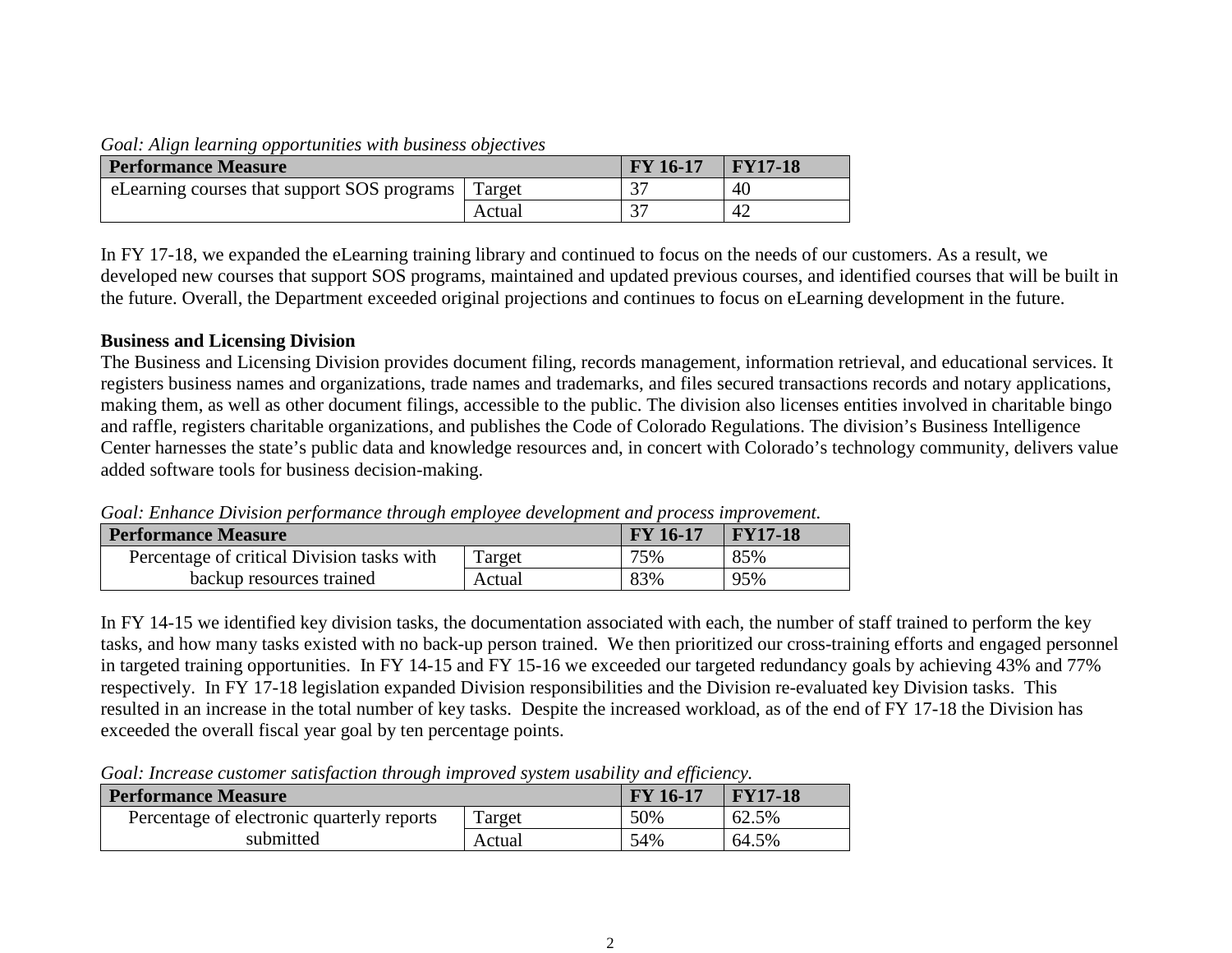This performance measure is added to the Business and Licensing Division for FY 17-18. In the third quarter of FY 15 the Bingo-Raffle Program introduced electronic filing for the statutorily-mandated quarterly reports. Because the demographics of the Bingo-Raffle community skew older, it was anticipated that moving a high percentage of the approximately 1100 report filers to the online process would occur over several years. As of the end of FY 17-18 the Division achieved 64.5% adoption, exceeding its current fiscal year goal by two percentage points.

### **Elections Division**

The Elections Division supports the Secretary of State as the state's chief election official by administering and supervising statutory and constitutional provisions that relate directly or indirectly to the conduct of Colorado elections. These include certifying content to the ballot, publishing the abstract of vote totals, as well as overseeing the verification of petitions for ballot issues, campaign finance filings, voting equipment certifications, requirements of the National Voter Registration Act and Help America Vote Act, and maintaining the statewide voter registration system.

| Oval. miprove Onthic voice Registration (ODVR) to childred the character experience. |        |                 |             |  |
|--------------------------------------------------------------------------------------|--------|-----------------|-------------|--|
| <b>Performance Measure</b>                                                           |        | <b>FY 16-17</b> | $ $ FY17-18 |  |
| <b>OLVR</b> New Registrants                                                          | Target | 75,000          | 25,000      |  |
|                                                                                      | Actual | 130,898         | 21,235      |  |

*Goal: Improve Online Voter Registration (OLVR) to enhance the end-user experience.*

Online Voter Registration (OLVR) has recently been updated in a number of ways, both internally and for improved customer experience. One recent change allows voters to register new or update an existing registration using their Social Security Number (SSN). Colorado is the first state in the country to allow registration or update by SSN. These improvements have translated to increased usage for new and updated registrations.

*Goal: Develop/implement a statewide voter registration ePollbook module that combines the ability to register voters, update voter records (VR), and issue ballots for use at Voter Service and Polling Centers (VSPC) during elections.*

| <b>Performance Measure</b> |        | <b>FY 16-17</b> | <b>FY17-18</b> |
|----------------------------|--------|-----------------|----------------|
| <b>Issue Ballot</b>        | arget  | 150,000         | 30,000         |
|                            | Actual | 200,110         | 57,390         |

The Voter Service and Polling Center (VSPC) ePollbook module made it possible for county election officials to seamlessly check-in voters and issue ballots without a login to the main SCORE system, which was difficult and created security concerns. The VSPC module exceeded expectations in look, feel, and ease of use – and voters had a convenient way to receive reissued ballots at vote centers and on Election Day.